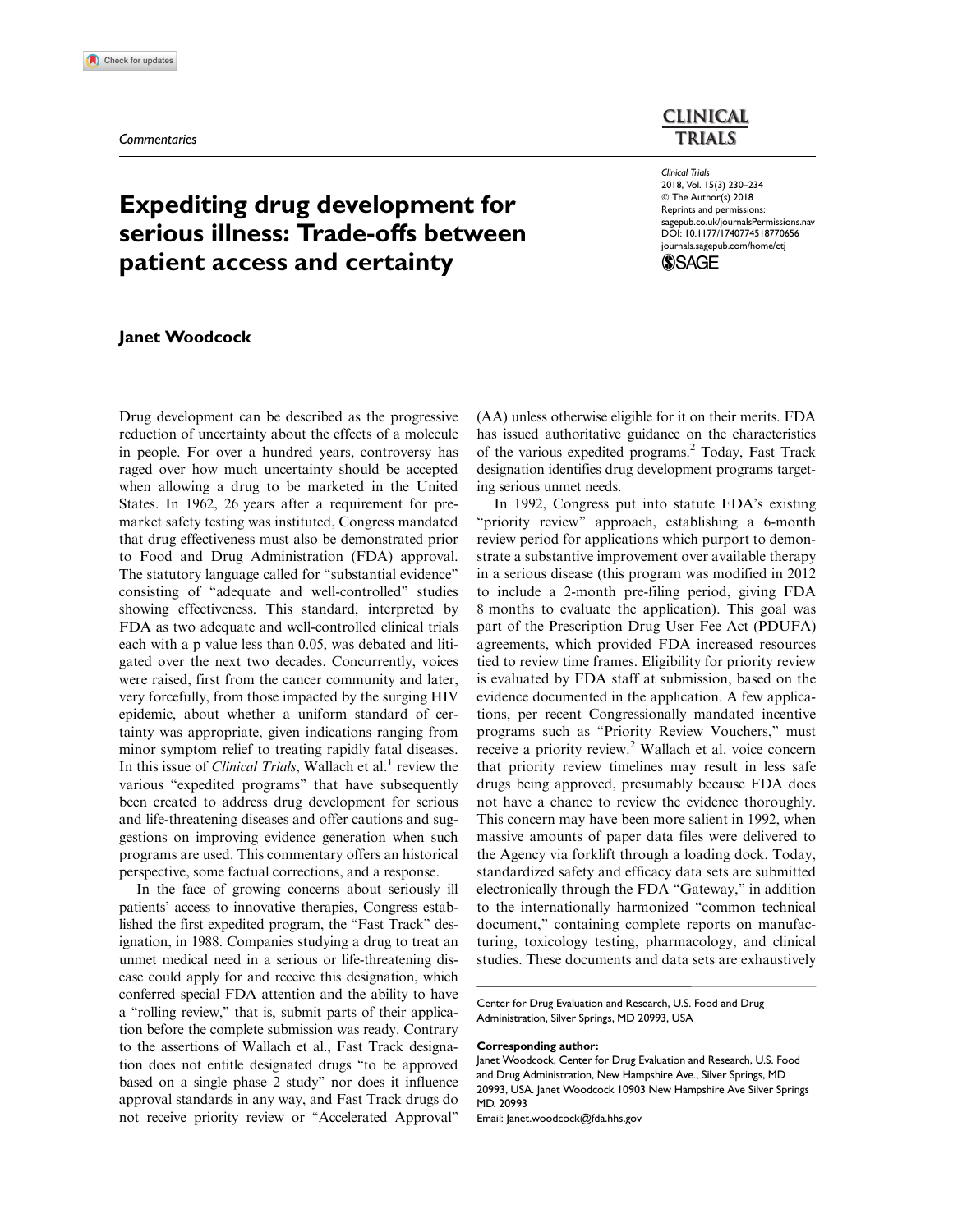reviewed by large, multidisciplinary teams of scientists. If important questions cannot be fully resolved by the end of the review period, FDA can, and does, miss the goal date. (The PDUFA agreements call for meeting 90%, not 100%, of review timelines.) Contrary to concerns raised by Wallach et al., applications are required by law to contain all information and studies that sponsoring companies have conducted or are aware of.

Much concern about establishing review time frames was voiced at the initiation of PDUFA. Multiple academic analyses of the relationship between review speed and postmarket safety have been published, without reaching consistent conclusions. Some claim that completion well before the goal date (arguably ''faster review'') results in fewer postmarket safety changes; others correlate shorter review times with a greater number of postmarket safety issues. Drugs approved well before formal goal dates are almost always those intended to treat serious or life-threatening illnesses, thereby confounding any association with review times. Pinnow et al.<sup>3</sup> recently published a comprehensive analysis of postmarket safety changes over a 14-year period and found no relationship between review times and subsequent safety label changes. These results make sense, given that extending review time, per se, cannot make a drug any safer, unless the wait is so long that additional experience is generated, for example, as a result of marketing in another country. The extent of understanding of a new drug's safety, and the limitations of that understanding, is largely a property of the development program. The most significant improvements in pre-approval drug safety evaluation over the past 30 years have come from better scientific insight into both the pathogenesis (e.g. of cardiac repolarization abnormalities) and the clinical signal detection (e.g. of drug-induced liver toxicity) of drug side effects. FDA has been a leader in these scientific efforts. The Center for Drug Evaluation and Research at FDA is currently working to further increase the rigor and consistency of its safety reviews.

In 1992, in the face of the HIV epidemic, FDA implemented regulations establishing ''Accelerated Approval,'' the third ''expedited program'' discussed in the Wallach et al. article. These regulations enable FDA to approve a drug for a serious or life-threatening condition based on a surrogate endpoint judged ''reasonably likely to predict clinical benefit''; however, ''substantial evidence'' is still required. The drug sponsor is generally required to conduct with ''due diligence'' further studies after approval to confirm such benefit. By 1992, FDA had already approved multiple drugs based on ''validated'' surrogate endpoints, that is, surrogate endpoints expected to correlate with clinical outcomes (e.g. blood pressure reduction): such approvals do not use AA. AA was particularly applicable to HIV (surrogates of CD4 cell counts and then HIV viral load) and cancer (surrogates such as

radiographic tumor response or progression-free survival) and was used primarily in these diseases for the first decade, with 22 HIV drugs, 14 cancer drugs, and 8 drugs for any other condition approved using AA in the first 10 years. The use of AA in HIV, while highly controversial at the time, arguably led to the relatively rapid development of HAART (highly active antiretroviral therapy) and control of the epidemic in the United States, since requiring large outcome trials for each new antiretroviral agent (as some called for) would have very substantially slowed development and availability. Subsequently, AA has been used more broadly, particularly in rare diseases.

Wallach et al. voice a number of concerns about AA. First, they worry about the lesser amount of information generated by a development program using a surrogate endpoint. It is clear that there will be more uncertainty about a drug's impact on clinical outcomes, particularly efficacy but often safety as well, when it is approved using AA. In some sense, this is the point. Individuals with serious, life-threatening diseases (and their families, and the physicians who care for them) have repeatedly stated their desire and willingness to tolerate more uncertainty, including about effectiveness, in a trade-off for faster access. They point out that their lives may be the cost of waiting for definitive clinical outcomes trials to be completed. The ''unmet medical need'' stipulation, combined with the ''serious or life-threatening disease'' requirement, usually means that AA is used for very dire disease states where patients and physicians have run out of, or lack entirely, options to treat a fatal illness. Thus, for example, AA is not used in ''first-line'' treatment for common cancers, where FDA-approved treatments are available. Instead, it is most frequently used in metastatic cancer when multiple types of therapy have been exhausted, or in rare tumors where accumulating patients in a randomized controlled trial (RCT) would be impossible or take decades.

The "reasonably likely to predict clinical benefit" standard for AA surrogate endpoints clearly acknowledges the possibility of error. Commentators are quick to point out the occasional drug withdrawals as signs of the program's problems; however, the failure to have an AA endpoint confirmed by a later clinical trial is occasionally expected in a program that seeks to tradeoff more certainty in exchange for earlier access. The real issue requiring discussion is how frequently these should occur. If AAs resulted in the same error rate regarding efficacy as traditional approvals, the AA program would be setting a higher-than-intended bar.

Even "gold standard" clinical outcome endpoints have limitations, and conversely, some surrogates provide fairly robust evidence of benefit. Traditional efficacy endpoints, while intended to measure clinically relevant outcomes, may not reflect the full picture of a drug's effects. Since the drug approval decision is a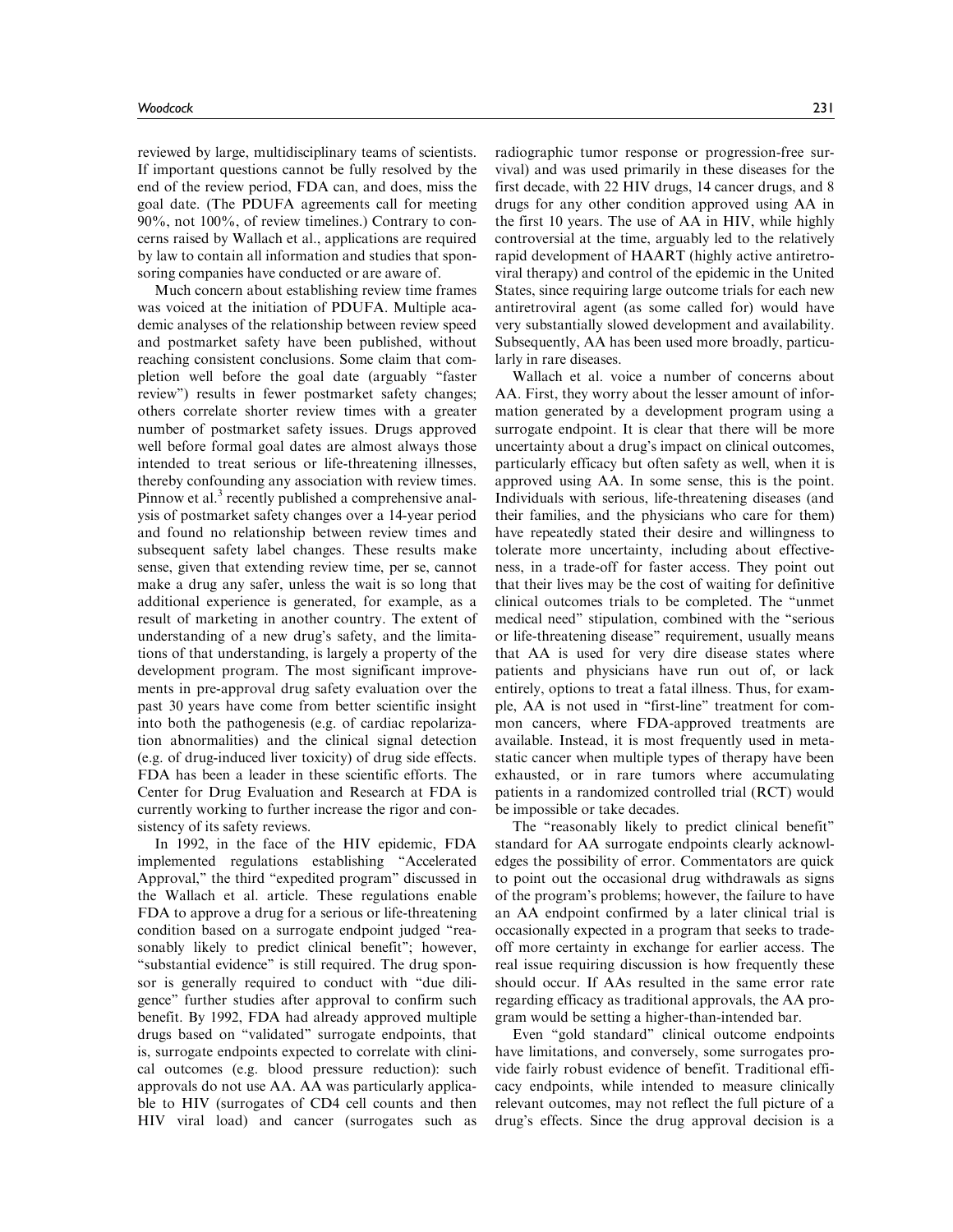judgment that expected benefits will exceed expected harms in the intended population, reliance on a clinical endpoint can lead to statistical certainty but unclear overall value. For example, one might question the net benefit of a cancer drug that statistically improves the ''gold standard'' of overall survival for a few months in an RCT but results in a miserable quality of life. On the other hand, certain surrogate endpoints, such as rapid lowering of a toxic agent's blood levels, demonstrated pharmacodynamic effects in enzyme replacement, or evidence of eradication of infectious agents have high face validity. Finally, the failure of an outcomes trial to confirm the predictive validity of a surrogate endpoint does not necessarily mean that the surrogate is invalid: there are multiple well-known controversies in medicine where two large, well-conducted, randomized trials had divergent outcomes: in some cases, even a third trial did not settle the dispute. Additionally, Wallach et al. are concerned that surrogate endpoints may overestimate effectiveness. This is true. In cases that lack treatment alternatives, this uncertainty about magnitude may be acceptable to patients and clinicians; however, it must be taken into account in any benefit/risk assessment. It is also plausible that use of a surrogate endpoint will underestimate benefit. In fact, an RCT using a clinical outcome measure that evaluates a single domain in a multidimensional disease may similarly over- or underestimate drug impact.

Wallach et al. offer recommendations to assess the predictive validity of surrogate endpoints using a threepart process. Unfortunately, several of these steps are predicated on the availability of RCTs using effective therapies. This evidence is never available for diseases that lack effective treatment.

Citing a number of studies, Wallach et al. also raise concerns about the timeliness and completion rate of required postmarket confirmatory trials after AA. This is a serious and problematic issue, as lack of additional evidence prolongs the period of uncertainty. There are practical and ethical challenges to carrying out outcome trials in serious diseases that have only a single treatment option. These challenges have been addressed in many cancer approvals by doing a comparative confirmatory trial in an earlier tumor stage that has a current, evidence-based treatment. Success in this trial is used to confirm that the drug is also effective in the more advanced setting. In other cases (e.g. HIV and some cancer agents), longer observation of the same subjects exposed in the surrogate endpoint trial confirmed durability of effect (viral load reduction or tumor stability, respectively), and thus clinical impact. Wallach et al. suggest doing randomized outcome trials in regions where the drug is not yet approved. While this may sometimes be possible, most development programs are carried out simultaneously worldwide in economically advanced countries, and some ethicists have raised strenuous objections to trials being conducted in

populations that will never have a chance to obtain such therapy in their healthcare system. Nevertheless, despite the challenges, it is critical that confirmatory trials be completed. As part of FDA evaluation of an application under AA, the proposed confirmatory trial is carefully assessed for feasibility and proper design. These assessments can be found in FDA reviews posted online.

The FDA Modernization Act of 1997 codified another type of regulatory flexibility by clarifying that FDA had statutory authority to approve a drug based on a single clinical trial and ''confirmatory evidence.'' FDA issued guidance in 1998 to expand on this standard.4 Confirmatory evidence could come from preexisting FDA approvals when pursuing new dosage forms, expanded populations, or related indications for a drug. In other situations, including rare diseases and very convincing trials demonstrating improved survival, a single trial was deemed acceptable based on practical or ethical reasons, when bolstered by mechanistic data or animal studies. Wallach et al. imply that FDA has the authority to require additional efficacy trials (for the approved indication) after approval; however, this is only the case for AA or "animal rule" approvals.

The most recent expedited program is the "Breakthrough Therapy" (BT) designation, created by Congress in 2012. Like Fast Track designation, this new program does not automatically confer any other expedited features, or change the FDA standards for safety or effectiveness, but does allow for "rolling review.'' Like Fast Track, BT designation requires study of a serious disease but has a higher bar of ''preliminary clinical data'' that indicates the drug ''may demonstrate substantial improvement on a clinically significant endpoint'' compared to available therapies. This language has been interpreted by FDA to mean that—in early studies—the drug has shown an impact on a clinical outcome (or convincing surrogate endpoint) that would be ''game-changing'' for people with the disease if verified.

Given that BT designation does not create any new approval standards, why has there been controversy about it? Understanding this requires an appreciation of the profound changes in drug development that have occurred over the past 15 or so years. In the 1980–2000 period, drug developers largely concentrated on the ''blockbuster'' model, seeking indications with large populations. With the rise of formulary management and drug cost-consciousness, and as these therapeutic areas became crowded with competitors and generic copies, this strategy became less tenable. After a period of transition, drug developers, while not wholly abandoning prevalent diseases, began focusing on what has been called ''targeted therapies'' or ''precision medicine,'' utilizing advances in genomics, other basic sciences, and related technologies. These newer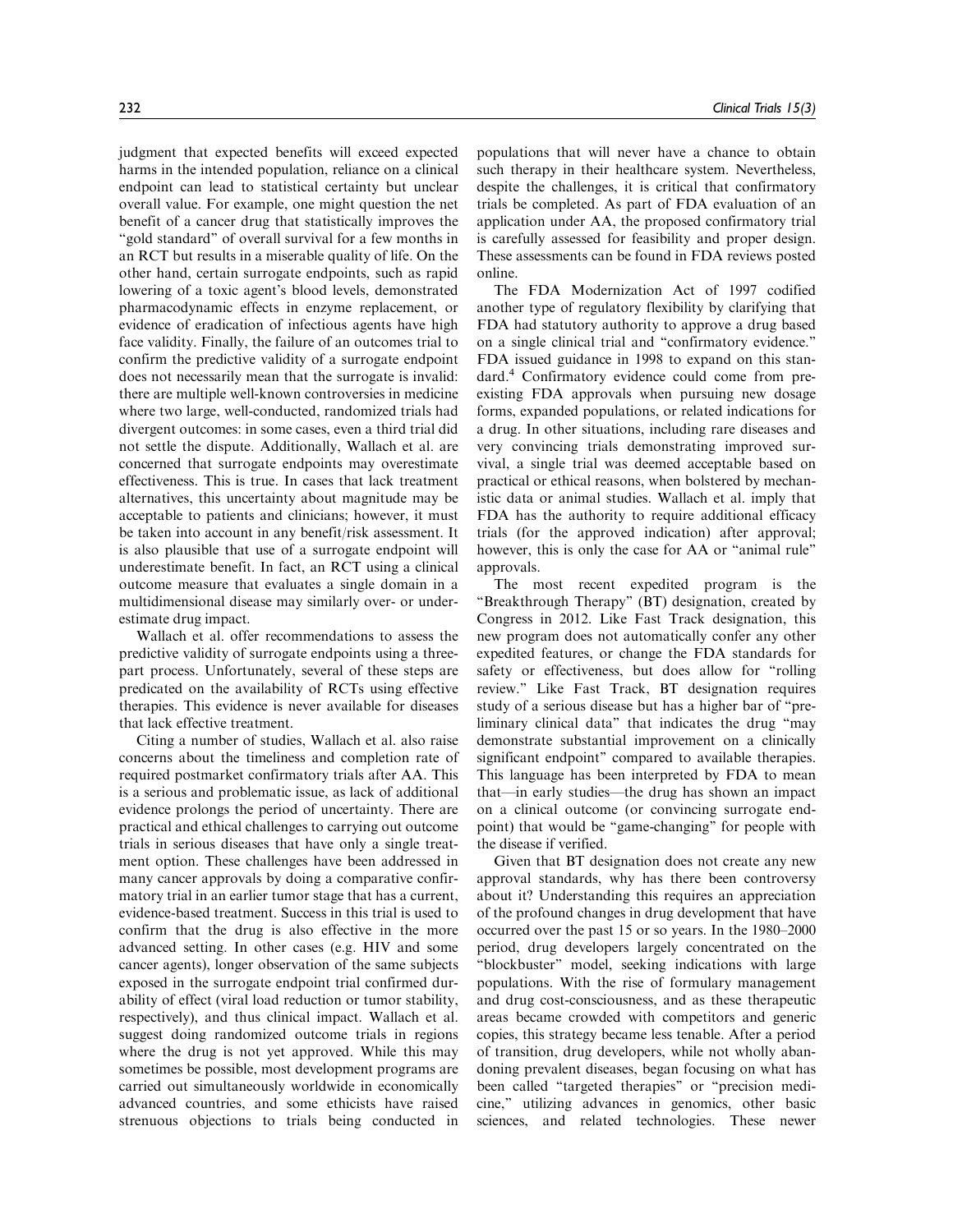therapeutics often target molecular subsets of disease, resulting in small populations enriched for those likely to respond, with substantially larger treatment effects (as those believed unlikely to respond are not enrolled). Many BT designations arise in this context, particularly in cancer. Similar progress is now being made in many other areas of unmet medical need.

While it was believed at the time of BT designation enactment that there would be only a handful of eligible candidates each year, the numbers have been much higher than expected. Targeted cancer therapies are highly represented but there are designations in most disease areas, including psychiatry and neurological diseases. It is true that a number of BT-designated drugs have been approved based on early results and with short review times. These actions were due to the often dramatic nature of the clinical results, not the BT designation per se. In fact, if later studies (or subsequent approvals of other drugs) do not uphold major promise for the therapeutic, then BT designation can be (and has been) withdrawn.<sup>5</sup> Overall, the reported trends toward shorter development programs, faster premarket reviews, higher numbers of orphan-designated new drugs, and more-than-expected BT designations are primarily attributable to major advances in biomedical science, including precision medicine, not to significant shifts in FDA policy.

A final caveat raised by Wallach et al. relates to non-randomized (single-arm) trials. They point out that it is more difficult to make causal inferences based on non-randomized data. Of course, this is true, and FDA urges drug developers to initiate randomization early in their programs and expects it in efficacy trials whenever feasible. For most diseases and treatment effect sizes, randomization provides the fastest method of obtaining persuasive results. However, there are a number of settings—short-term, dire prognoses, unrelenting natural history—where external (historical) controls can be adequate and randomization to placebo can be challenging or ethically questionable. External controls are acknowledged as acceptable, under certain circumstances, in FDA regulations concerning the characteristics of adequate and well-controlled trials. Many of the "game-changing" BT approvals have been based on outcomes from non-randomized trials that, on their face, would never have occurred spontaneously, such as prolonged regression of widely metastatic tumors in patients who had received multiple types of chemotherapies. The Agency frequently draws upon data from recent clinical trials or case series, using rigorous methods, to establish the current natural history of serious, relatively untreatable diseases.

In summary, in response to patient need, FDA operates a number of programs intended to speed the development of drugs for serious or life-threatening diseases lacking effective treatments. Some of these programs result in less-than-usual certainty about drug safety and

effectiveness while maintaining statutory evidentiary standards. Ongoing evaluation of the trade-off between earlier access and confidence in drug performance is needed, and FDA has likely not been as transparent as possible in communicating around these issues. While patient groups and the treating physician community generally regard the Agency's approach as either appropriate or overly conservative, some academic commentators have raised concerns about the consequences of these trade-offs. Clearly, more open dialogue on this issue is needed.

The 1962 amendments represented a triumph for scientific evidence in medicine. Over the ensuing decades, many ineffective medicines were withdrawn from the market, and newly approved drugs were accompanied by unprecedented amounts of data. We should not retreat from this standard. On the other hand, the revolution in biomedical science since that time cannot be ignored. RCTs are fundamentally empirical tests of hypotheses. In today's drug development, these hypotheses emerge from literally hundreds of preceding experiments in vitro, in animals and in humans, that lead to a prediction of benefit. We should aim for a future where that prediction is robust and the empirical test ''confirmatory.'' Only then will drug development be able to deliver on its promise of accessible, safe, effective treatments for human disease.

#### Acknowledgements

The opinions expressed in this paper are the author's and do not necessarily reflect the position of the Food and Drug Administration.

#### Declaration of conflicting interests

The author(s) declared no potential conflicts of interest with respect to the research, authorship, and/or publication of this article.

#### Funding

The author(s) received no financial support for the research, authorship, and/or publication of this article.

#### References

- 1. Wallach JD, Ross JS and Naci H. FDA's expedited approval programs: evidentiary standards, regulatory trade-offs, and potential improvements. Clin Trials 2018; 3: 243–246.
- 2. US Food and Drug Administration (FDA). Guidance for industry: expedited programs for serious conditions drugs and biologics, https://www.fda.gov/downloads/ Drugs/GuidanceComplianceRegulatoryInformation/Gui dances/UCM358301.pdf (2014, accessed 15 January 2018).
- 3. Pinnow E, Amr S, Bentzen SM, et al. Postmarket safety outcomes for new molecular entity (NME) drugs approved